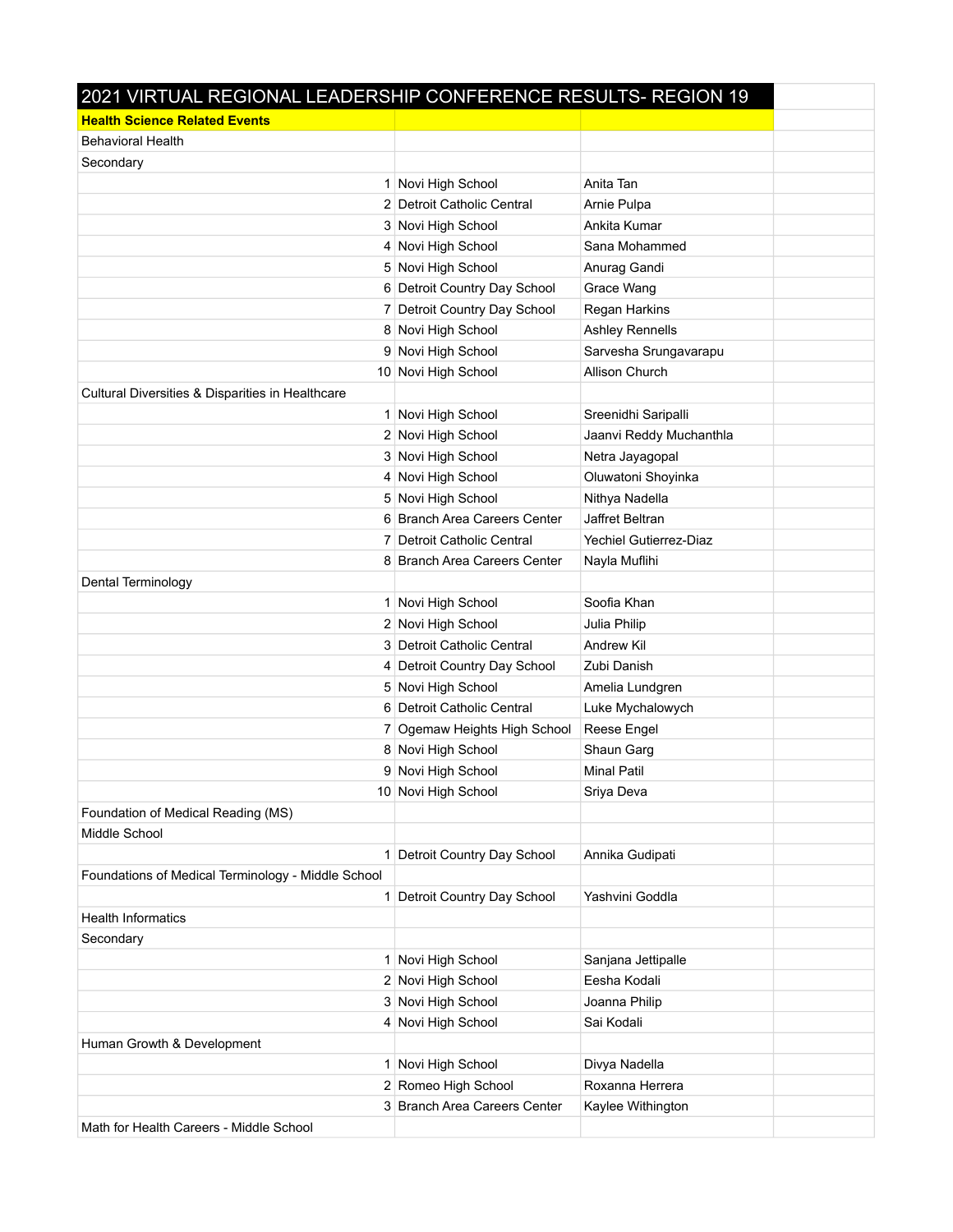| Middle School                 |                                          |                                       |  |
|-------------------------------|------------------------------------------|---------------------------------------|--|
|                               | 1 Detroit Country Day School             | Samir Rahman                          |  |
| <b>Medical Law and Ethics</b> |                                          |                                       |  |
| Secondary                     |                                          |                                       |  |
|                               | 1 Novi High School                       | Kaylee Kang                           |  |
|                               | 2 Novi High School                       | Sharanya Singh                        |  |
|                               | 3 Novi High School                       | Rachel Lee                            |  |
|                               | 4 Novi High School                       | Da Young Kim                          |  |
|                               | 5 Novi High School                       | Kavya Ambati                          |  |
|                               | 6 Novi High School                       | Likitha Gidijala                      |  |
|                               | 7 Detroit Country Day School             | Yacoub Haydin                         |  |
|                               | 8 Detroit Catholic Central               | Peter Sanin                           |  |
|                               | 9 Romeo High School                      | Rosa Sapienza                         |  |
|                               | 10 Branch Area Careers Center            | Oskar Caballero-Castillo              |  |
| <b>Medical Math</b>           |                                          |                                       |  |
|                               | 1 Detroit Catholic Central               | Pablo Razny                           |  |
|                               | 2 Novi High School                       | Ajay Annamalai                        |  |
|                               | 3 Novi High School                       | Hope Wang                             |  |
|                               | 4 Detroit Country Day School             | Alexander Chang                       |  |
|                               | 5 Novi High School                       | Yinglin Huang                         |  |
|                               | 6 Novi High School                       | Yug Shah                              |  |
|                               | 7 Novi High School                       | Amogh Bollapalli                      |  |
|                               | 8 Detroit Catholic Central               | <b>Henry Graves</b>                   |  |
|                               | 9 Branch Area Careers Center             | Lydia Grate                           |  |
|                               | 10 Novi High School                      | Jaekyun Lim                           |  |
| <b>Medical Reading</b>        |                                          |                                       |  |
|                               | 1 Romeo High School                      | Kendall Brown                         |  |
|                               | 2 Novi High School                       | Odin Gulledge                         |  |
| <b>Medical Spelling</b>       |                                          |                                       |  |
|                               | 1 Detroit Catholic Central               | <b>Patrick Michel</b>                 |  |
|                               | 2 Novi High School                       | Srikar Nelakuditi                     |  |
|                               | 3 Detroit Catholic Central               | Joseph Stopczynski                    |  |
|                               | 4 Detroit Catholic Central               | <b>Christian Bakkal</b>               |  |
|                               | 5 Novi High School                       | Anish Danappanavar                    |  |
|                               | 6 Detroit Catholic Central               | Sape Nunya Quashie                    |  |
|                               | 7 Novi High School                       | Anish Manda                           |  |
|                               | 8 Novi High School                       | Mina Chung                            |  |
| <b>Medical Terminology</b>    |                                          | <b>Eleanor Truckel</b>                |  |
|                               | 1 Novi High School<br>2 Novi High School | Mahi Sharma                           |  |
|                               |                                          |                                       |  |
|                               | 3 Novi High School<br>4 Novi High School | Diya Shriyan                          |  |
|                               | 5 Novi High School                       | Meghana Sethi<br><b>Tiffany Huang</b> |  |
|                               | 6 Detroit Country Day School             | Vikram Goddla                         |  |
|                               | 7 Novi High School                       | Yug Patel                             |  |
|                               | 8 Novi High School                       | Dominick Ducato                       |  |
|                               | 9 Novi High School                       | Mitul Agrawal                         |  |
|                               | 10 Novi High School                      | Sethmi Madawala                       |  |
| Nutrition                     |                                          |                                       |  |
|                               | 1 Novi High School                       | Ruichen Pan                           |  |
|                               |                                          |                                       |  |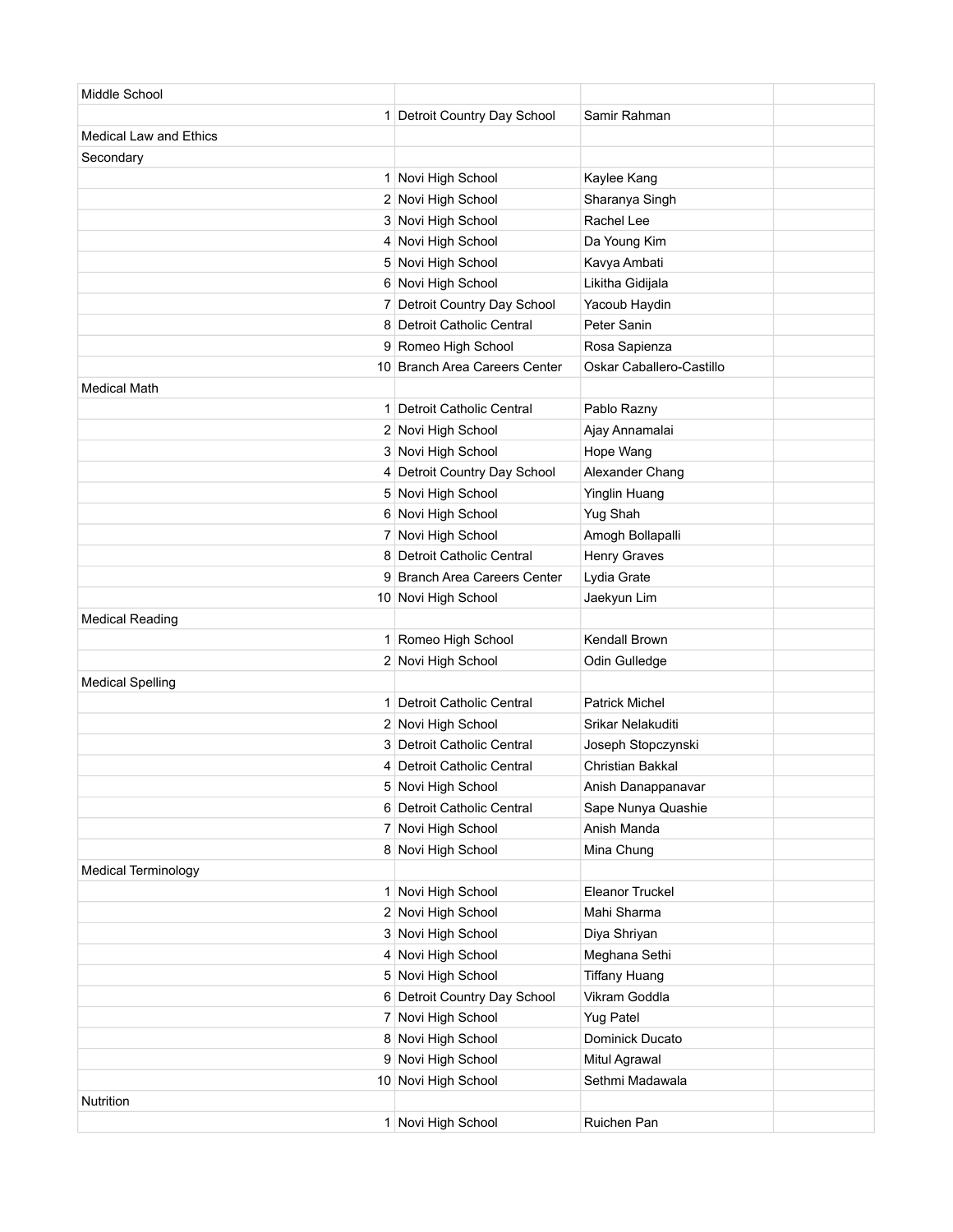|                                      | 2 Novi High School           | Saniya Reddy               |  |
|--------------------------------------|------------------------------|----------------------------|--|
|                                      | 3 Novi High School           | Joseph Washington          |  |
|                                      | 4 Detroit Catholic Central   | Gavin Williams             |  |
|                                      | 5 Novi High School           | Daniel Hu                  |  |
|                                      | 6 Detroit Catholic Central   | Josh Lassaline             |  |
|                                      | 7 Branch Area Careers Center | Paige Roussey              |  |
|                                      | 8 Novi High School           | Anwith Balakris Chittanuri |  |
|                                      | 9 Detroit Catholic Central   | <b>Brody Wojcik</b>        |  |
| Pathophysiology                      |                              |                            |  |
|                                      | 1 Novi High School           | Kevin Wang                 |  |
|                                      | 2 Novi High School           | Sai Gubbala                |  |
|                                      | 3 Novi High School           | Yashwant Pantra            |  |
|                                      | 4 Novi High School           | Shilpi Mohanty             |  |
|                                      | 5 Detroit Country Day School | Armaan Dev                 |  |
|                                      | 6 Novi High School           | Tanisha Parikh             |  |
|                                      | 7 Detroit Country Day School | Allen Song                 |  |
|                                      | 8 Detroit Catholic Central   | Christopher Goolsby        |  |
|                                      | 9 Novi High School           | Rafi Hanna                 |  |
|                                      | 10 Novi High School          | Daniel Han                 |  |
| Pharmacology                         |                              |                            |  |
|                                      | 1 Novi High School           | Michelle Wu                |  |
|                                      | 2 Novi High School           | Casey Zhang                |  |
|                                      | 3 Novi High School           | Livia Camargo              |  |
|                                      | 4 Branch Area Careers Center | Rohan Singh                |  |
| <b>Health Professions Events</b>     |                              |                            |  |
| <b>Biomedical Laboratory Science</b> |                              |                            |  |
|                                      | 1 Novi High School           | Nathan Crasto              |  |
|                                      | 2 Detroit Country Day School | Anusha Reddy               |  |
|                                      | 3 Novi High School           | Nivedita Medum             |  |
|                                      | 4 Novi High School           | <b>Madeline Arbuckle</b>   |  |
|                                      | 5 Novi High School           | Swara Chindhade            |  |
|                                      | 6 Novi High School           | Minhee Lee                 |  |
|                                      | 7 Novi High School           | Jaskirat Singh             |  |
|                                      | 8 Novi High School           | Christopher AbdulNour      |  |
| <b>Clinical Nursing</b>              |                              |                            |  |
|                                      | 1 Novi High School           | Hana Kim                   |  |
|                                      | 2 Novi High School           | Jessica Yang               |  |
|                                      | 3 Novi High School           | Kaitlyn Sheng              |  |
|                                      | 4 Novi High School           | Aamir Hasan                |  |
|                                      | 5 Romeo High School          | Julia Raccosta             |  |
|                                      | 6 Novi High School           | Lenna Kim                  |  |
|                                      | 7 Novi High School           | <b>Tiffany Rennells</b>    |  |
| <b>Clinical Specialty</b>            |                              |                            |  |
|                                      | 1 Ogemaw Heights High School | Macy Gibson                |  |
| Dental Science                       |                              |                            |  |
|                                      | 1 Novi High School           | Jiya Purakary              |  |
|                                      | 2 Novi High School           | Crystal Crasto             |  |
|                                      | 3 Novi High School           | Emma Prahin                |  |
|                                      | 4 Novi High School           | Sarah Chang                |  |
|                                      | 5 Branch Area Careers Center | Jatziri Martinez-Robles    |  |
|                                      |                              |                            |  |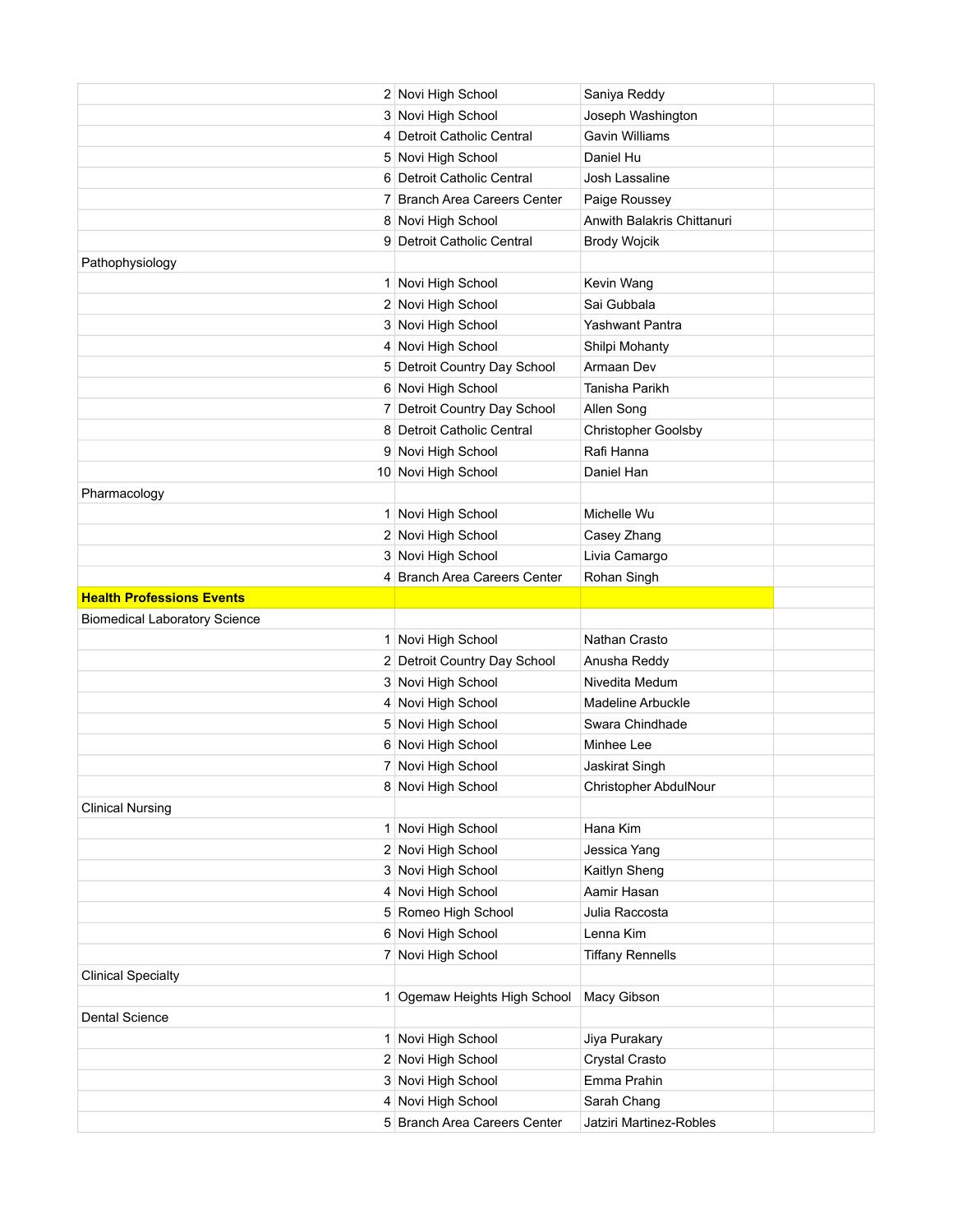|                           | 6 Novi High School                       | Sachi Zalpuri               |  |
|---------------------------|------------------------------------------|-----------------------------|--|
| Family Medicine Physician |                                          |                             |  |
|                           | 1 Ogemaw Heights High School             | Nadya Klein                 |  |
| Home Health Aide          |                                          |                             |  |
|                           | 1 Novi High School                       | Shria Mathur                |  |
|                           | 2 Branch Area Careers Center             | Kailey Allman               |  |
| <b>Medical Assisting</b>  |                                          |                             |  |
|                           | 1 Romeo High School                      | Brianna Robertson           |  |
|                           | 1 Novi High School                       | Rayya Siraj                 |  |
|                           | 2 Romeo High School                      | Dezyderiusz Sakowski        |  |
|                           | 3 Romeo High School                      | Jessica Schocke             |  |
|                           | 4 Romeo High School                      | Julia Charrette             |  |
|                           | 5 Romeo High School                      | Leah Flynn                  |  |
|                           | 6 Branch Area Careers Center             | Thao-Mi Nguyen              |  |
|                           | 7 Romeo High School                      | Angelina Randazzo           |  |
|                           | 8 Branch Area Careers Center             | Reem Alsoofi                |  |
|                           | 9 Branch Area Careers Center             | <b>Trentin Lyons</b>        |  |
|                           | 10 Novi High School                      | Ayan Siraj                  |  |
| <b>Nursing Assisting</b>  |                                          |                             |  |
|                           | 1 Ogemaw Heights High School             | Jorja Fox                   |  |
|                           | 2 Branch Area Careers Center             | Karlie Knisley              |  |
|                           | 3 Branch Area Careers Center             | Leeah Kelley                |  |
|                           | 4 Branch Area Careers Center             | Kaylee Hessler              |  |
|                           | 5 Branch Area Careers Center             | Kaitlyn Mann                |  |
|                           | 6 Novi High School                       | Abigail German              |  |
|                           | 7 Branch Area Careers Center             | Chase Walters               |  |
|                           | 8 Branch Area Careers Center             | Baraah Al-gabri             |  |
|                           | 9 Branch Area Careers Center             | Radhya Mohammed             |  |
|                           | 10 Branch Area Careers Center            | Kylie Sattler               |  |
| <b>Pharmacy Science</b>   |                                          |                             |  |
|                           | 1 Novi High School                       | Andrew Alindogan            |  |
|                           | 2 Novi High School                       | Ava Martynenko              |  |
|                           | 3 Novi High School                       | Shayna Garg                 |  |
|                           | 4 Ogemaw Heights High School             | Erika Thorson               |  |
| <b>Physical Therapy</b>   |                                          |                             |  |
|                           | 1 Novi High School                       | Eric An                     |  |
|                           | 2 Novi High School<br>3 Novi High School | Zhina Zabihian              |  |
|                           | 4 Novi High School                       | Preya Patel<br>Meghna Reddy |  |
|                           | 5 Branch Area Careers Center             | Anthony Castaneda           |  |
| Sports Medicine           |                                          |                             |  |
|                           | 1 Novi High School                       | Tejas Maroju                |  |
|                           | 2 Novi High School                       | Mandira Sardar              |  |
|                           | 3 Novi High School                       | Jaden Sheng                 |  |
|                           | 4 Novi High School                       | Ayesha Rahim                |  |
|                           | 5 Novi High School                       | Sawyer Chirdon              |  |
|                           | 6 Novi High School                       | Cameron Bloom               |  |
|                           | 6 Romeo High School                      | Sarah Ratusznik             |  |
|                           | 7 Detroit Country Day School             | Sophia Grzesiak             |  |
|                           | 8 Branch Area Careers Center             | Sydney Gallop               |  |
|                           |                                          |                             |  |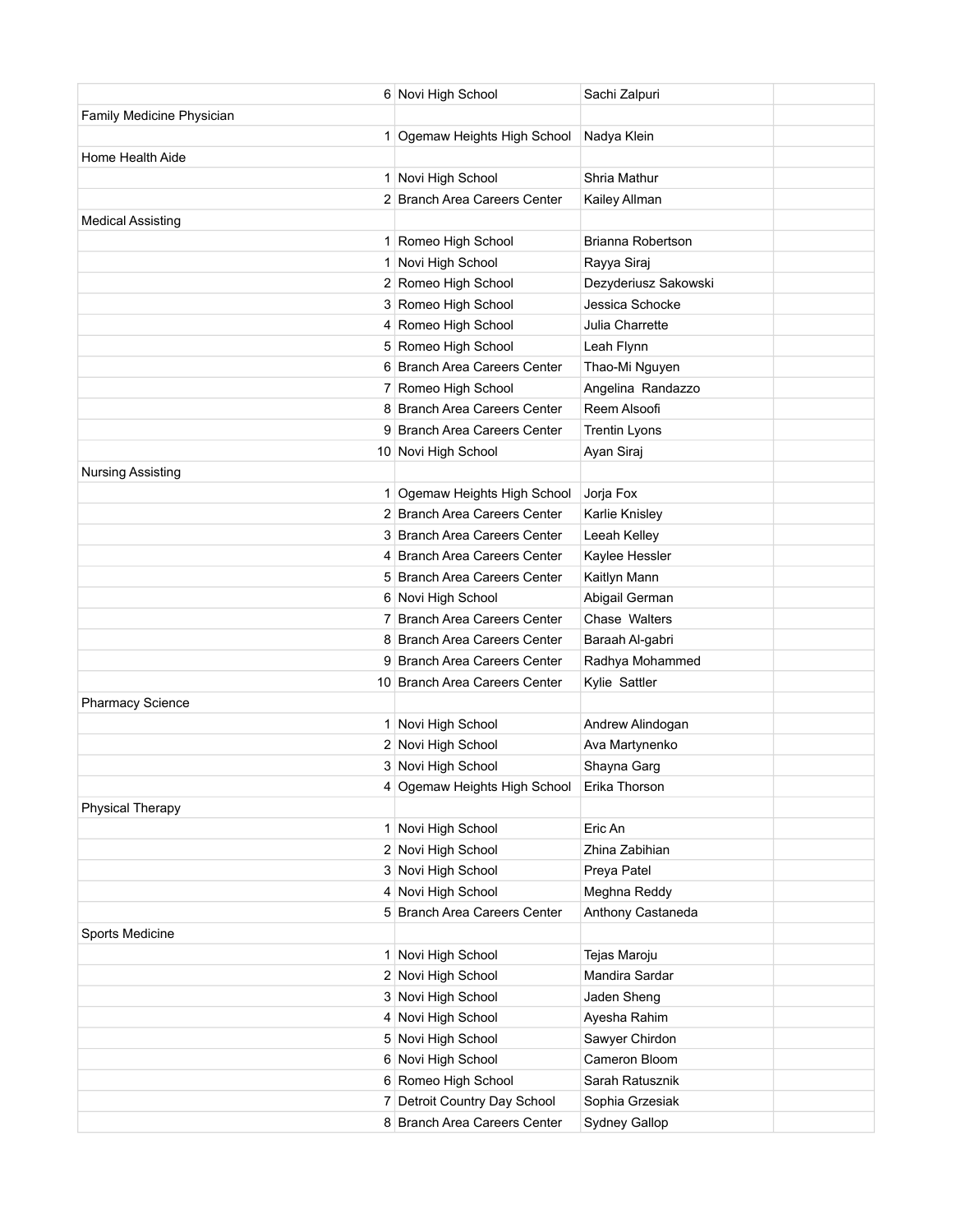|                                      | 9 Branch Area Careers Center | Haylie Wilson           |  |
|--------------------------------------|------------------------------|-------------------------|--|
|                                      | 10 Romeo High School         | Marena Peraino          |  |
| Veterinary Science                   |                              |                         |  |
|                                      | 1 Novi High School           | Lianne Kim              |  |
|                                      | 2 Novi High School           | <b>Kendall Baumbick</b> |  |
|                                      | 3 Novi High School           | noreen francisco        |  |
|                                      | 4 Novi High School           | Anuva Kashyap           |  |
|                                      | 5 Novi High School           | Sahijvir Mavi           |  |
|                                      | 6 Novi High School           | Moeka Shiokawa          |  |
|                                      | 7 Novi High School           | <b>Rose Pebbles</b>     |  |
|                                      | 8 Branch Area Careers Center | Lynsey Smith            |  |
|                                      | 9 Branch Area Careers Center | Haylee Potter           |  |
|                                      | 10 Novi High School          | Priscila Lozano Rosales |  |
| <b>Emergency Preparedness Events</b> |                              |                         |  |
| <b>CERT Skills</b>                   |                              |                         |  |
|                                      | 1 Novi High School           | Shreya Srihari          |  |
|                                      | 1 Novi High School           | Neha Natarajan          |  |
|                                      | 2 Novi High School           | Katherine Wang          |  |
|                                      | 2 Novi High School           | Julia Park              |  |
|                                      | 3 Detroit Country Day School | Zara Rehman             |  |
|                                      | 3 Detroit Country Day School | Siri Kondragunta        |  |
|                                      | 4 Romeo High School          | Samantha Knobel         |  |
|                                      | 4 Romeo High School          | PJ Svolopoulos          |  |
|                                      | 5 Novi High School           | Vivian George           |  |
|                                      | 5 Novi High School           | Ranveer Singh           |  |
|                                      | 6 Novi High School           | Joshua La               |  |
|                                      | 6 Novi High School           | Ethan Ko                |  |
|                                      | 7 Novi High School           | Johan George            |  |
|                                      | 7 Novi High School           | Shreeyansh Tiwari       |  |
| <b>CPR/First Aid</b>                 |                              |                         |  |
|                                      | 1 Novi High School           | Ashrit Ramesh           |  |
|                                      | 1 Novi High School           | Abhay Kakarla           |  |
|                                      | 2 Novi High School           | <b>Tarun Panampully</b> |  |
|                                      | 2 Novi High School           | Sidharth Unniyampath    |  |
|                                      | 3 Branch Area Careers Center | <b>Carter Collins</b>   |  |
|                                      | 3 Branch Area Careers Center | Eric Valle-Rodriguez    |  |
|                                      | 4 Branch Area Careers Center | Leah White              |  |
|                                      | 4 Branch Area Careers Center | Alexyia Peterson        |  |
|                                      | 5 Novi High School           | Shriya Chandu           |  |
|                                      | 5 Novi High School           | Selina Tripathy         |  |
| <b>Emergency Medical Technician</b>  |                              |                         |  |
|                                      | 1 Romeo High School          | Jessica Kitchen         |  |
|                                      | 1 Romeo High School          | <b>Ben Hoste</b>        |  |
|                                      | 2 Novi High School           | Ananya Sirisinahal      |  |
|                                      | 2 Novi High School           | Eesha Atluri            |  |
|                                      | 3 Novi High School           | Fiona Popaj             |  |
|                                      | 3 Novi High School           | Aleksa Popaj            |  |
|                                      | 4 Novi High School           | Misam Tahir             |  |
|                                      | 4 Novi High School           | <b>Ruheen Qadeer</b>    |  |
|                                      | 5 Detroit Country Day School | Riya Kunadi             |  |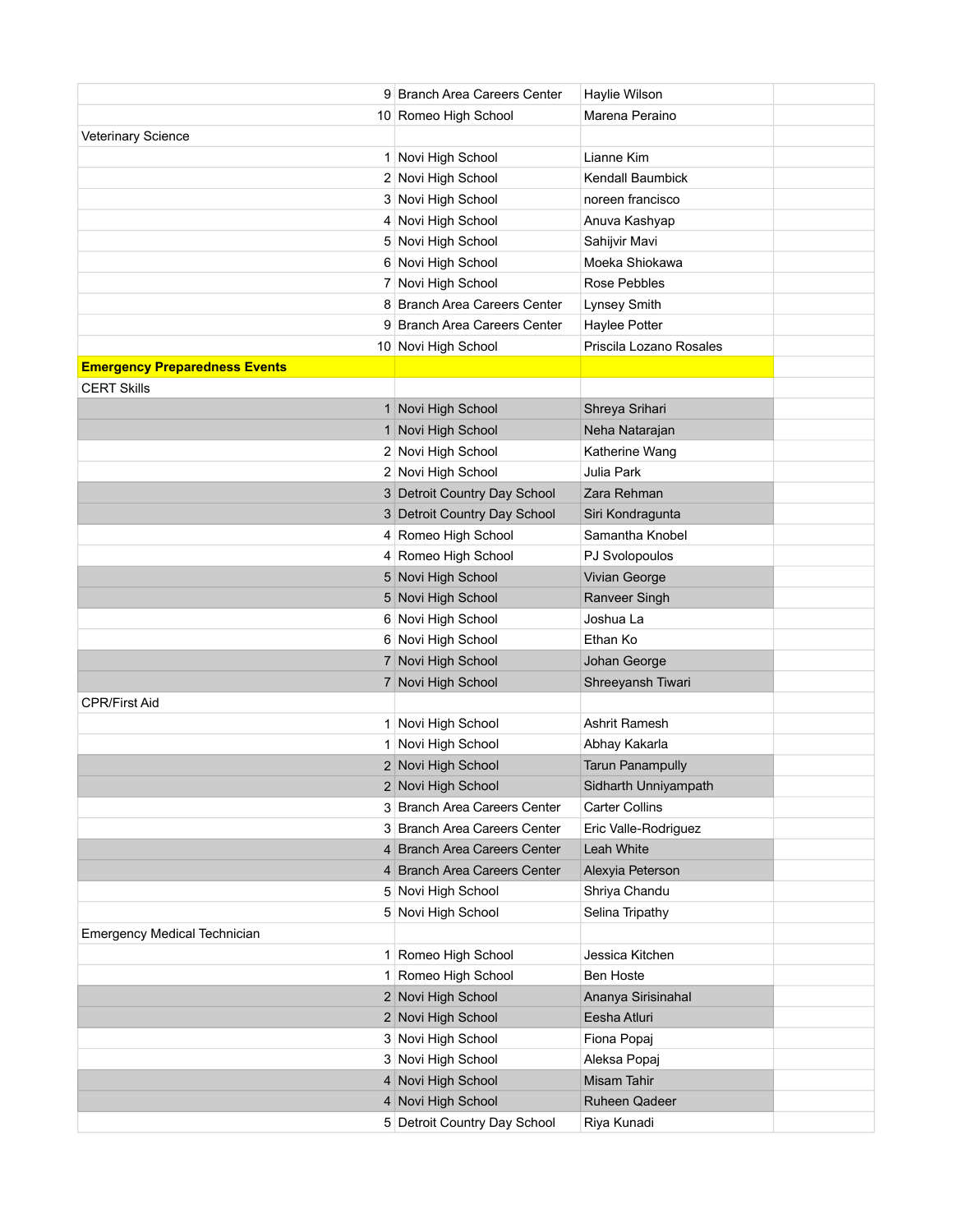|                                                               | 5 Detroit Country Day School  | Sanjana Kesireddy           |  |
|---------------------------------------------------------------|-------------------------------|-----------------------------|--|
| Epidemiology                                                  |                               |                             |  |
|                                                               | 1 Detroit Country Day School  | Himani Yarlagadda           |  |
|                                                               | 2 Novi High School            | Rachelle Evans              |  |
|                                                               | 3 Novi High School            | Prabhas Vunnam              |  |
|                                                               | 4 Novi High School            | Aditya Kanginaya Madhuchand |  |
|                                                               | 5 Novi High School            | Ming-Hao Ma                 |  |
|                                                               | 6 Novi High School            | Shreyansh Agiwal            |  |
|                                                               | 7 Novi High School            | Chinmay Chouthai            |  |
|                                                               | 8 Novi High School            | Jayden Kim                  |  |
|                                                               | 9 Novi High School            | Chanyoung Kim               |  |
|                                                               | 10 Detroit Country Day School | Angeline Spencer            |  |
| <b>MRC Partnership</b>                                        |                               |                             |  |
|                                                               | 1 Detroit Country Day School  | Alexis Corrigan             |  |
|                                                               | 1 Detroit Country Day School  | Alexa Thomas                |  |
|                                                               | 1 Detroit Country Day School  | Lucy Pund                   |  |
|                                                               | 1 Detroit Country Day School  | Ben Yu                      |  |
|                                                               | 1 Detroit Country Day School  | Kendall Ptasznik            |  |
|                                                               | 1 Detroit Country Day School  | Ben Aaron                   |  |
| <b>Public Health</b>                                          |                               |                             |  |
|                                                               | 1 Novi High School            | Haritha Akella              |  |
|                                                               | 1 Novi High School            | Harini Lakkakula            |  |
|                                                               | 1 Novi High School            | Manasa Kumari Suggala       |  |
|                                                               | 1 Novi High School            | Ankita Karnam               |  |
|                                                               | 2 Novi High School            | Veer Patel                  |  |
|                                                               | 2 Novi High School            | Rishi Tappeta               |  |
|                                                               | 2 Novi High School            | Pranav Chinniah             |  |
|                                                               | 2 Novi High School            | Venkata Pandruvada          |  |
|                                                               | 3 Novi High School            | <b>William Diaz</b>         |  |
|                                                               | 3 Novi High School            | Arjun Sehgal                |  |
|                                                               | 3 Novi High School            | Ishan Vadera                |  |
|                                                               | 3 Novi High School            | Joshua David                |  |
|                                                               | 4 Novi High School            | Nishant Vilasagaram         |  |
|                                                               | 4 Novi High School            | Nikhil Kummur               |  |
|                                                               | 4 Novi High School            | Aswath Ramachandran         |  |
|                                                               | 5 Novi High School            | Anishya Madala              |  |
|                                                               | 5 Novi High School            | Nisha Prasanna              |  |
|                                                               | 5 Novi High School            | Vincent Li                  |  |
|                                                               | 5 Novi High School            | Rishma Madala               |  |
| <b>Leadership Events</b>                                      |                               |                             |  |
| Extemporaneous Health Poster - Middle School<br>Middle School |                               |                             |  |
|                                                               |                               |                             |  |
|                                                               | 1 Detroit Country Day School  | <b>Tarver Nadiyah</b>       |  |
| Extemporaneous Writing - Online Test                          |                               |                             |  |
| Secondary                                                     | 1 Novi High School            | Eric Ma                     |  |
| Health Career Photography                                     |                               |                             |  |
|                                                               | 1 Branch Area Careers Center  | Susanna Erwin               |  |
|                                                               | 2 Romeo High School           | Bijanka Petrovski           |  |
|                                                               | 3 Detroit Catholic Central    | Sam Sohi                    |  |
|                                                               |                               |                             |  |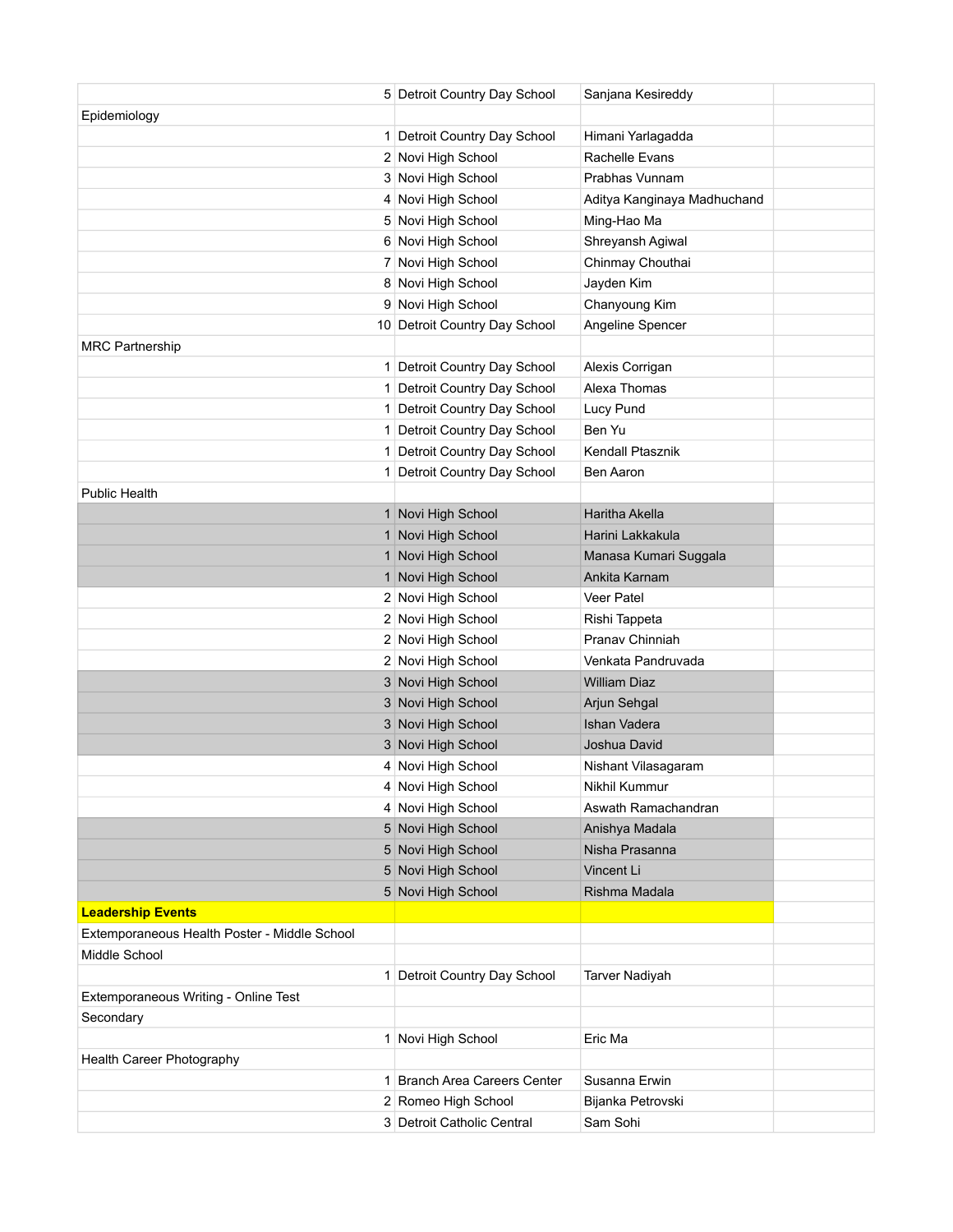|                                            | 4 Branch Area Careers Center | Abigail Jones             |  |
|--------------------------------------------|------------------------------|---------------------------|--|
| <b>Healthy Lifestyle</b>                   |                              |                           |  |
|                                            | 1 Novi High School           | Harini Ram                |  |
|                                            | 2 Novi High School           | Sonia Menon               |  |
|                                            | 3 Allegan Tech & Educ Center | Kaitlyn Van Vels          |  |
|                                            | 4 Branch Area Careers Center | Zachary Gray              |  |
|                                            | 5 Allegan Tech & Educ Center | Jada Nelson               |  |
| <b>Job Seeking Skills</b>                  |                              |                           |  |
|                                            | 1 Romeo High School          | Calli Hotter              |  |
|                                            | 2 Detroit Catholic Central   | <b>Patrick Phillips</b>   |  |
| <b>Prepared Speaking</b>                   |                              |                           |  |
|                                            | 1 Novi High School           | Farheen Hirji             |  |
|                                            | 2 Novi High School           | Sahithi Nalamalpu         |  |
|                                            | 3 Detroit Country Day School | <b>Trinity Chen</b>       |  |
|                                            | 4 Allegan Tech & Educ Center | <b>Grace Gritter</b>      |  |
|                                            | 5 Novi High School           | Nipun Sanagapalli         |  |
|                                            | 6 Branch Area Careers Center | Ava McKinley              |  |
|                                            | 7 Allegan Tech & Educ Center | Sarah Pitts               |  |
|                                            | 8 Allegan Tech & Educ Center | Maija Crosby              |  |
| Prepared Speaking - Middle School          |                              |                           |  |
| Middle School                              |                              |                           |  |
|                                            | 1 Detroit Country Day School | Lara Hammoud              |  |
| Researched Persuasive Writing and Speaking |                              |                           |  |
| Secondary                                  |                              |                           |  |
|                                            | 1 Detroit Country Day School | Madeline Vartanian        |  |
|                                            | 2 Novi High School           | Jimin Son                 |  |
|                                            | 3 Novi High School           | Eugene Chung              |  |
|                                            | 4 Novi High School           | Sai Hrithika Ghattamaneni |  |
|                                            | 5 Novi High School           | Lucy Kwak                 |  |
|                                            | 6 Detroit Country Day School | Patrick O'Callaghan       |  |
|                                            | 7 Allegan Tech & Educ Center | Alexandria Brown          |  |
|                                            | 8 Novi High School           | Kamilia Khatib-Shahidi    |  |
| <b>Research Poster</b>                     |                              |                           |  |
|                                            | 1 Branch Area Careers Center | Ryan Smith                |  |
|                                            | 2 Novi High School           | Julia Tauro               |  |
|                                            | 3 Novi High School           | Aditi Vishnubhatla        |  |
|                                            | 4 Branch Area Careers Center | Alexa Omo                 |  |
|                                            | 5 Novi High School           | Shrikha Atchutuni         |  |
|                                            | 6 Novi High School           | Alisha Chavda             |  |
| <b>Teamwork Events</b>                     |                              |                           |  |
| <b>Biomedical Debate</b>                   |                              |                           |  |
|                                            | 1 Novi High School           | Debosmita Saha            |  |
|                                            | 1 Novi High School           | Ishitha Banuprakash       |  |
|                                            | 1 Novi High School           | Divya Nelluri             |  |
|                                            | 1 Novi High School           | Nandita Talluri           |  |
|                                            | 2 Novi High School           | Aditi Saravanan           |  |
|                                            | 2 Novi High School           | Rithi Ramamurthy          |  |
|                                            | 2 Novi High School           | Jennifer Rajesh           |  |
|                                            | 3 Novi High School           | Kavin Kukunoor            |  |
|                                            | 3 Novi High School           | Aryan Vatakencherry       |  |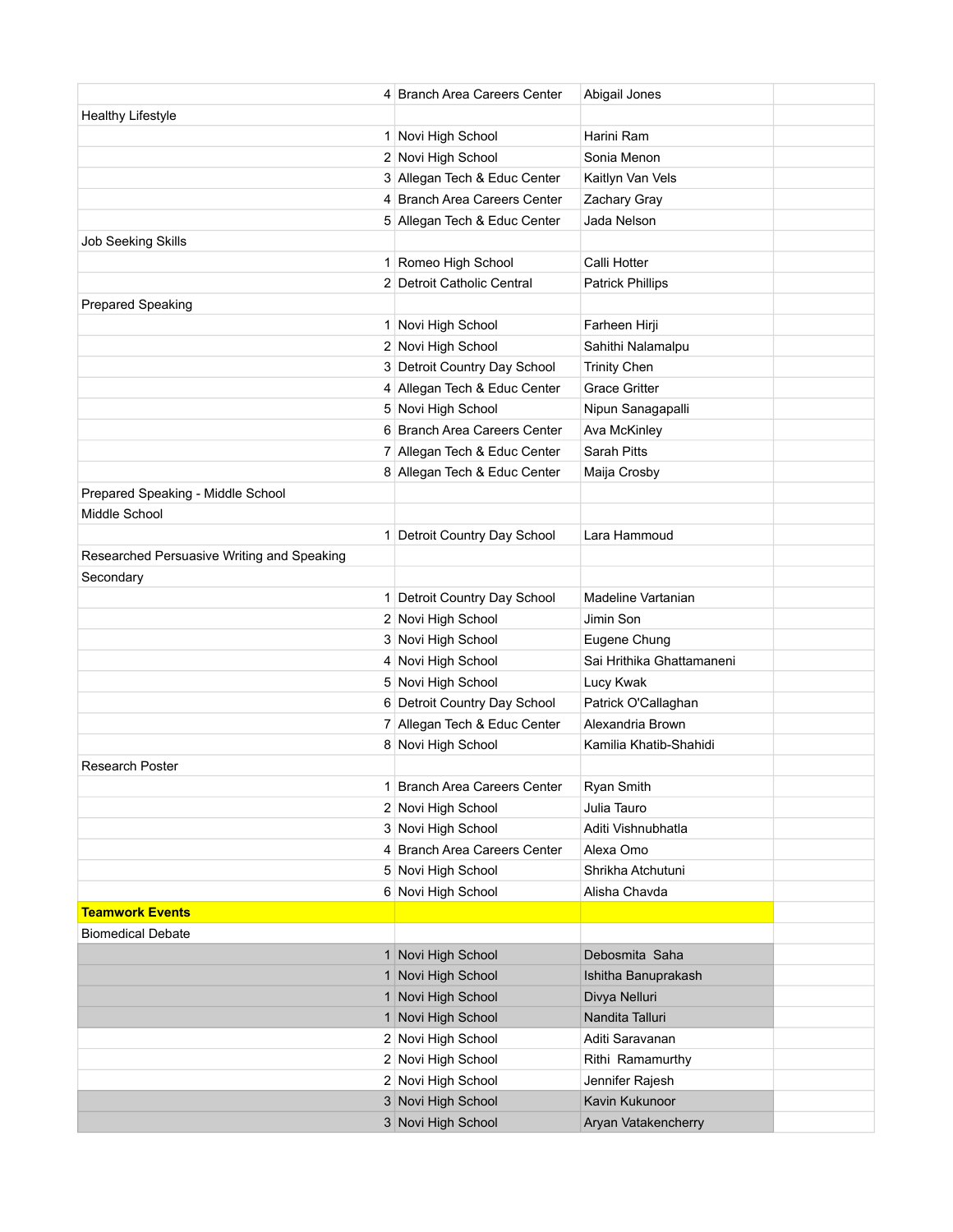|                                 | 3 Novi High School           | Jonathan Doredla                        |  |
|---------------------------------|------------------------------|-----------------------------------------|--|
|                                 | 3 Novi High School           | <b>Nikhil Daniel</b>                    |  |
|                                 | 4 Novi High School           | Nayana Esarla                           |  |
|                                 | 4 Novi High School           | Ananya Bhumireddy                       |  |
|                                 | 4 Novi High School           | Christine An                            |  |
|                                 | 5 Detroit Catholic Central   | <b>Francis Toma</b>                     |  |
|                                 | 5 Detroit Catholic Central   | Joseph Abramoski                        |  |
|                                 | 5 Detroit Catholic Central   | <b>Charlie Erich</b>                    |  |
| <b>Community Awareness</b>      |                              |                                         |  |
|                                 | 1 Novi High School           | Rashmita Raghunathan                    |  |
|                                 | 1 Novi High School           | Shriya Rudraraju                        |  |
|                                 | 2 Novi High School           | Kavya Putta                             |  |
|                                 | 2 Novi High School           | Kokoro Tanigawa                         |  |
|                                 | 2 Novi High School           | Alicen Liu                              |  |
|                                 | 3 Novi High School           | <b>Mannat Gill</b>                      |  |
|                                 | 3 Novi High School           | Sarayu Pinnamareddy                     |  |
|                                 | 4 Novi High School           | Krithika Muthuraman                     |  |
|                                 | 4 Novi High School           | Shri Keerthi Alla                       |  |
|                                 | 4 Novi High School           | NagaSahithi Alla                        |  |
|                                 | 5 Novi High School           | Advika Deb                              |  |
|                                 | 5 Novi High School           | Raina Ely                               |  |
|                                 | 5 Novi High School           | Aiden Kendall                           |  |
|                                 | 5 Novi High School           | Ava Daraskavich                         |  |
| <b>Creative Problem Solving</b> |                              |                                         |  |
|                                 | 1 Novi High School           | Joshua Renny                            |  |
|                                 | 1 Novi High School           | Parth Sinha                             |  |
|                                 | 1 Novi High School           | Srijan Pingili                          |  |
|                                 | 1 Novi High School           | Aayush Bhalerao                         |  |
|                                 | 2 Detroit Country Day School | Kristine Ma                             |  |
|                                 | 2 Detroit Country Day School | Marissa Malleck                         |  |
|                                 | 2 Detroit Country Day School | Raha Zaman                              |  |
|                                 | 3 Novi High School           | Abhiram Gannamaneni                     |  |
|                                 | 3 Novi High School           | Sanjana Lanka                           |  |
|                                 | 3 Novi High School           | Gowtham Kantamneni                      |  |
|                                 | 3 Novi High School           | Samhita Chaganti                        |  |
|                                 | 4 Novi High School           | Kareena Ashok                           |  |
|                                 | 4 Novi High School           | Shalini Omkar                           |  |
|                                 | 4 Novi High School           | Hansitha Yarabarla                      |  |
|                                 | 4 Novi High School           | Shreya Agrawal                          |  |
|                                 | 5 Detroit Catholic Central   | Kethan Babu                             |  |
|                                 | 5 Detroit Catholic Central   | Antonio Bush                            |  |
|                                 | 5 Detroit Catholic Central   | Dhruv Donekal                           |  |
|                                 | 6 Detroit Catholic Central   | Garen Vartanian                         |  |
|                                 | 6 Detroit Catholic Central   | Nicholas Asmar                          |  |
|                                 | 6 Detroit Catholic Central   | Karun Babu                              |  |
|                                 | 7 Novi High School           | Mubassher Choudhry                      |  |
|                                 | 7 Novi High School           | Rishikesh Saranyan<br>Revanth Koncharla |  |
|                                 | 7 Novi High School           |                                         |  |
|                                 | 8 Detroit Catholic Central   | Ryan Jansen                             |  |
|                                 | 8 Detroit Catholic Central   | Cameron Kline                           |  |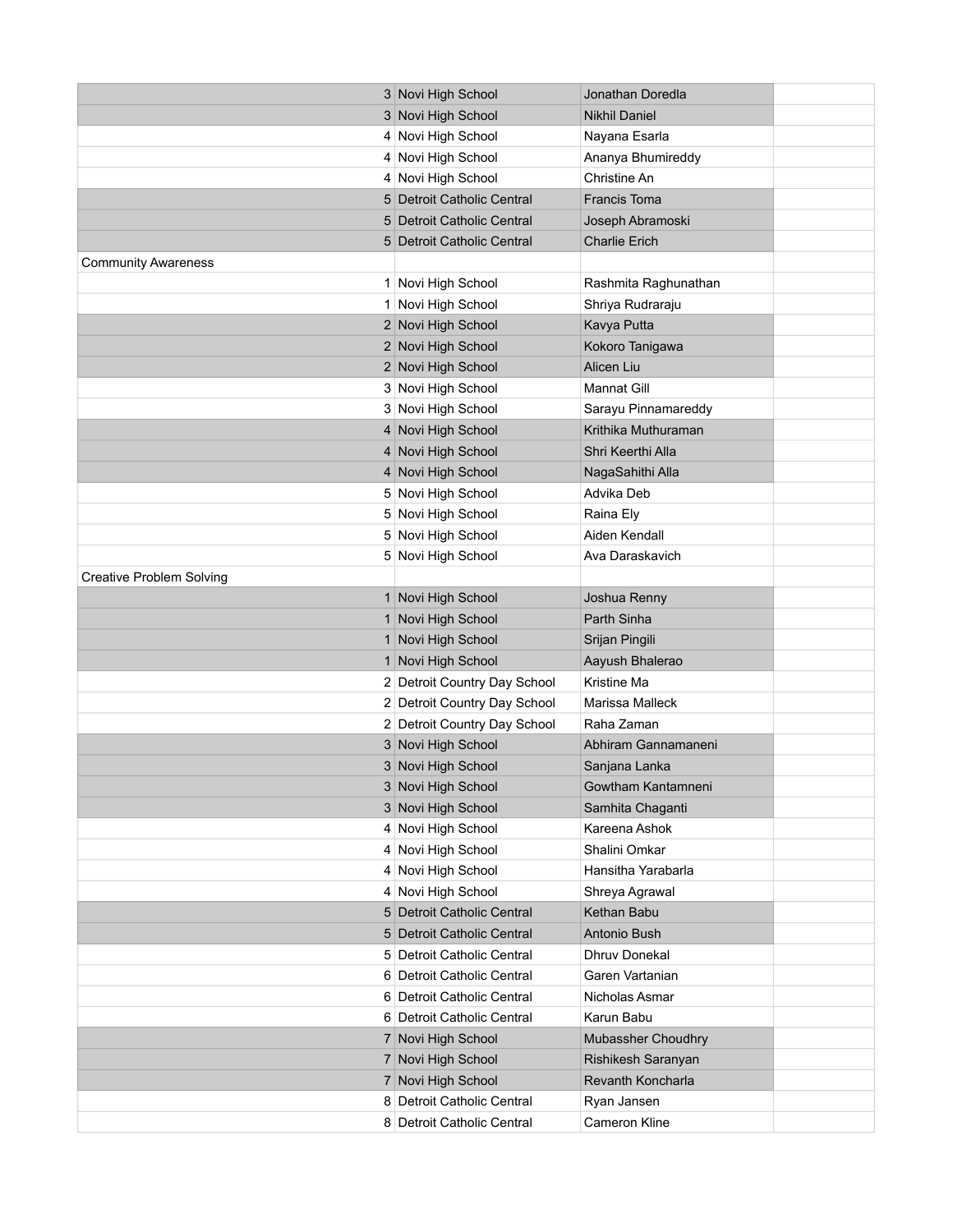|                                   | 8 Detroit Catholic Central    | Casey Wojcik             |  |
|-----------------------------------|-------------------------------|--------------------------|--|
| Dynamic Decisions - Middle School |                               |                          |  |
| Middle School                     |                               |                          |  |
|                                   | 1 Detroit Country Day School  | Ananya Singla            |  |
|                                   | 1 Detroit Country Day School  | Sharon Chang             |  |
|                                   | 1 Detroit Country Day School  | Nily Samara              |  |
| <b>Forensic Science</b>           |                               |                          |  |
| Secondary                         |                               |                          |  |
|                                   | 1 Novi High School            | Jinny Song               |  |
|                                   | 1 Novi High School            | Samuel Lee               |  |
|                                   | 2 Novi High School            | Melissa Yu               |  |
|                                   | 2 Novi High School            | Dylan Cai                |  |
|                                   | 3 Novi High School            | Sahasra Gangireddy       |  |
|                                   | 3 Novi High School            | Tanvi Basutkar           |  |
|                                   | 4 Novi High School            | Safa Hussein             |  |
|                                   | 4 Novi High School            | Sreya Hasan              |  |
|                                   | 5 Novi High School            | Jachin Chung             |  |
|                                   | 5 Novi High School            | Ameilia Chung            |  |
|                                   | 6 Novi High School            | <b>Yutian Yin</b>        |  |
|                                   | 6 Novi High School            | Grace Wou                |  |
|                                   | 7 Romeo High School           | Mia Hengel               |  |
|                                   | 7 Romeo High School           | <b>Isabella Pisa</b>     |  |
|                                   | 8 Branch Area Careers Center  | Mohami Qasmah            |  |
|                                   | 8 Branch Area Careers Center  | Yasin Yehya              |  |
|                                   | 9 Novi High School            | Pranay Yellapantula      |  |
|                                   |                               |                          |  |
|                                   | 9 Novi High School            | Swasthika Prajosh        |  |
|                                   | 10 Branch Area Careers Center | McKynna Connin           |  |
|                                   | 10 Branch Area Careers Center | Raigen Horsfall          |  |
| <b>Health Career Display</b>      |                               |                          |  |
|                                   | 1 Novi High School            | Evelyn Cho               |  |
|                                   | 1 Novi High School            | Louisa Liu               |  |
|                                   | 2 Novi High School            | Anagha Jammalamadaka     |  |
|                                   | 2 Novi High School            | <b>Madeline Stowitts</b> |  |
|                                   | 3 Novi High School            | Sanvika Nandimandalam    |  |
|                                   | 3 Novi High School            | Gita Bhupathiraju        |  |
|                                   | 4 Novi High School            | Anjani Koneru            |  |
|                                   | 4 Novi High School            | Medha Maroju             |  |
|                                   | 5 Novi High School            | Brelian Khatib-Shahidi   |  |
|                                   | 5 Novi High School            | Lisa Wu                  |  |
|                                   | 6 Novi High School            | Ojasvi Vodela            |  |
|                                   | 6 Novi High School            | Suvetha Anand            |  |
|                                   | 7 Novi High School            | Anusha Bajpai            |  |
|                                   | 7 Novi High School            | Aishani Bajpai           |  |
|                                   | 8 Branch Area Careers Center  | Kaylee McBride           |  |
|                                   | 8 Branch Area Careers Center  | Bryli Tobolski           |  |
|                                   | 9 Novi High School            | Alisha Shahab            |  |
|                                   | 9 Novi High School            | Neha Sonika              |  |
|                                   | 10 Novi High School           | Sahasra Nelluri          |  |
| <b>Health Education</b>           | 10 Novi High School           | Aneri Shah               |  |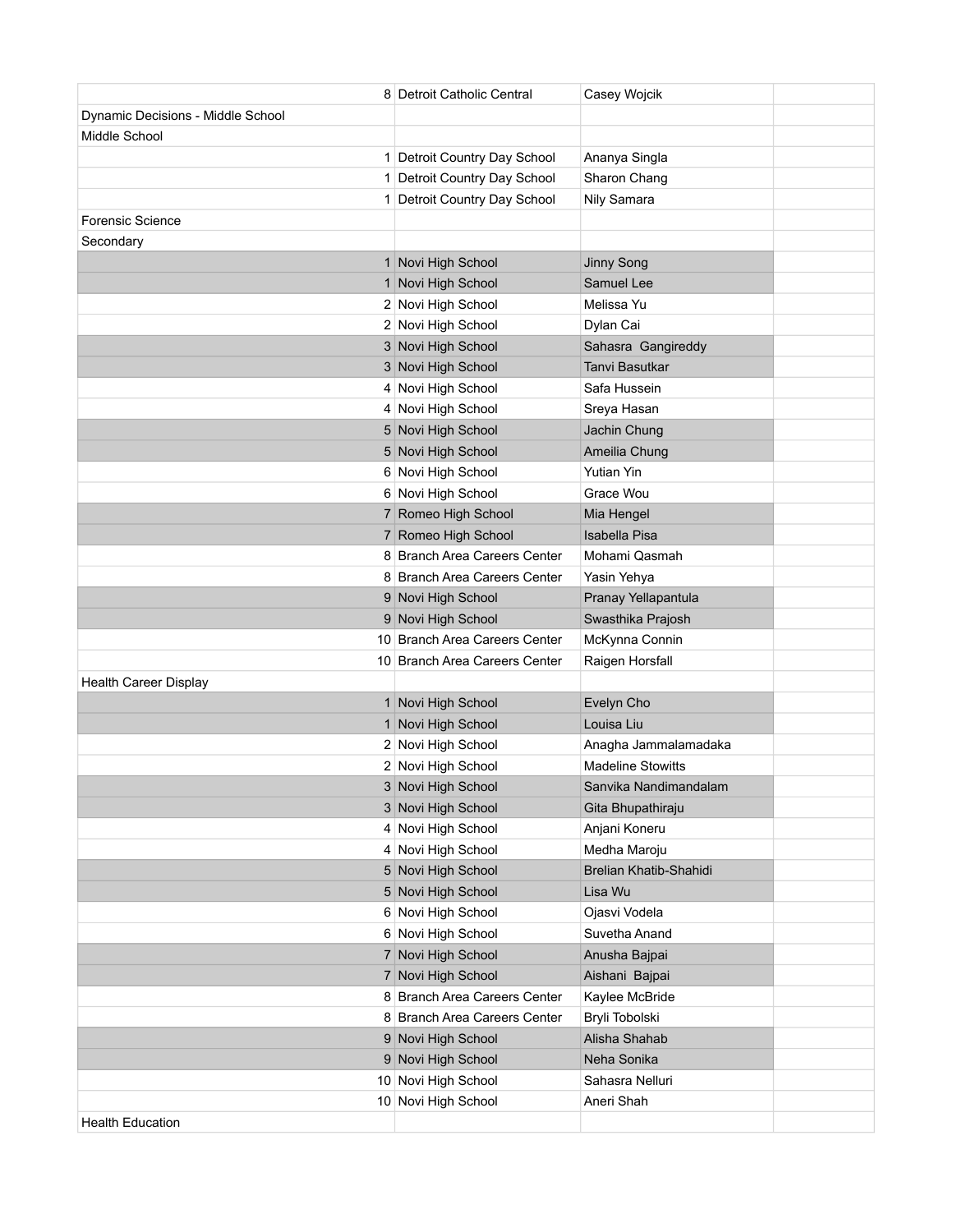|                  | 1 Novi High School           | Priya Iyer              |  |
|------------------|------------------------------|-------------------------|--|
|                  | 1 Novi High School           | Lina Iyer               |  |
|                  | 2 Novi High School           | Divya Desai             |  |
|                  | 2 Novi High School           | Deepshika Jois          |  |
|                  | 2 Novi High School           | Meghna Routhu           |  |
|                  | 3 Novi High School           | Anjani Malli Reddi      |  |
|                  | 3 Novi High School           | Janhvi Mate             |  |
|                  | 3 Novi High School           | Jayashree Sundaram      |  |
|                  | 4 Novi High School           | <b>Bhriti Harish</b>    |  |
|                  | 4 Novi High School           | Aditi Akerkar           |  |
|                  | 4 Novi High School           | Samyuktha Parthasarathy |  |
|                  | 4 Novi High School           | Kavni Pappuri           |  |
|                  | 5 Novi High School           | Krithin Bheemineni      |  |
|                  | 5 Novi High School           | Aarav Raju              |  |
|                  | 5 Novi High School           | Amrith Malli Reddi      |  |
|                  | 5 Novi High School           | Harivallabh Raparla     |  |
|                  | 6 Novi High School           | Nitya Katta             |  |
|                  | 6 Novi High School           | Manvita Gouni           |  |
|                  | 6 Novi High School           | Aneeshwa Chittanuri     |  |
|                  | 7 Branch Area Careers Center | Diana Perez-Lujano      |  |
|                  | 7 Branch Area Careers Center | <b>Brooke Hudson</b>    |  |
|                  | 7 Branch Area Careers Center | Eliza Douglas           |  |
|                  | 8 Novi High School           | Nikhil Aerabati         |  |
|                  | 8 Novi High School           | Rohan Patil             |  |
|                  | 8 Novi High School           | Lalitaditya Akkaraju    |  |
|                  | 8 Novi High School           | <b>Ishaan Sid</b>       |  |
|                  | 9 Detroit Country Day School | Stephanie Anton         |  |
|                  | 9 Detroit Country Day School | <b>Chandler McCree</b>  |  |
|                  | 10 Novi High School          | Siddharth Reddy         |  |
|                  | 10 Novi High School          | Joshua Amalraj          |  |
| <b>HOSA Bowl</b> |                              |                         |  |
|                  | 1 Novi High School           | Anirudh Annavarapu      |  |
|                  | 1 Novi High School           | Aayush Jagtap           |  |
|                  | 1 Novi High School           | Navdeep Sirigiri        |  |
|                  | 1 Novi High School           | Vidit Tiwari            |  |
|                  | 2 Novi High School           | Suchit Thummalapally    |  |
|                  | 2 Novi High School           | Anish Reddy             |  |
|                  | 2 Novi High School           | Olaf Dsouza             |  |
|                  | 2 Novi High School           | Anish Mitra             |  |
|                  | 3 Detroit Catholic Central   | Ari Vera                |  |
|                  | 3 Detroit Catholic Central   | Neil Zhu                |  |
|                  | 3 Detroit Catholic Central   | <b>Colin Harris</b>     |  |
|                  | 3 Detroit Catholic Central   | William Ward            |  |
|                  | 4 Detroit Catholic Central   | Danny Moore             |  |
|                  | 4 Detroit Catholic Central   | <b>Michael Haass</b>    |  |
|                  | 4 Detroit Catholic Central   | <b>Oliver Kammeraad</b> |  |
|                  | 4 Detroit Catholic Central   | Dominic Apap            |  |
|                  | 5 Novi High School           | Aakash (Neil) Sinha     |  |
|                  | 5 Novi High School           | Nishit Akkulugari       |  |
|                  | 5 Novi High School           | Abhinav Gunturi         |  |
|                  |                              |                         |  |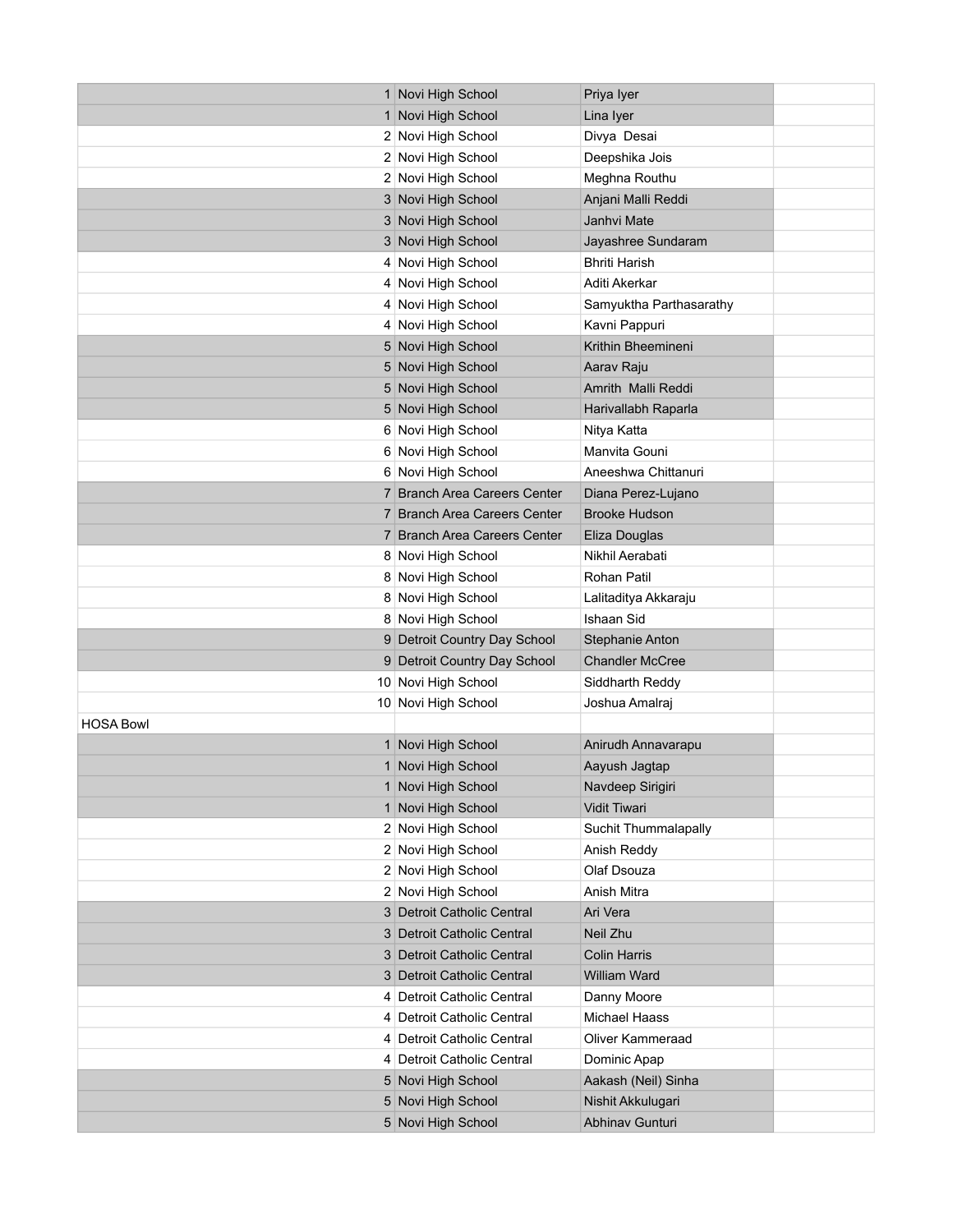|                           | 5 Novi High School         | Nihal Dongari           |  |
|---------------------------|----------------------------|-------------------------|--|
|                           | 6 Romeo High School        | <b>Allison Barlett</b>  |  |
|                           | 6 Romeo High School        | Olivia Turley           |  |
|                           | 6 Romeo High School        | Olivia Cacko            |  |
|                           | 6 Romeo High School        | Ava McMillian           |  |
|                           | 7 Detroit Catholic Central | Devesh KC               |  |
|                           | 7 Detroit Catholic Central | Dylan Jiddou            |  |
|                           | 7 Detroit Catholic Central | Josh Diegel             |  |
|                           | 7 Detroit Catholic Central | Devon Konja             |  |
|                           | 8 Detroit Catholic Central | Cole Nogawa             |  |
|                           | 8 Detroit Catholic Central | David Mondrusov         |  |
|                           | 8 Detroit Catholic Central | Nathan Schack           |  |
|                           | 8 Detroit Catholic Central | Jonah Hurley            |  |
| <b>Medical Innovation</b> |                            |                         |  |
|                           | 1 Novi High School         | Anirudh Jillellamudi    |  |
|                           | 1 Novi High School         | Agastya Krothapalli     |  |
|                           | 1 Novi High School         | Aditya Ramakrishnan     |  |
|                           | 1 Novi High School         | Rishi Lakkakula         |  |
|                           | 2 Novi High School         | Ankita Kannan           |  |
|                           | 2 Novi High School         | Vibhavi Chinthalapudi   |  |
|                           | 2 Novi High School         | Esha Sopory             |  |
|                           | 3 Novi High School         | Khushi Sumani           |  |
|                           | 3 Novi High School         | Prarthana Chavarkar     |  |
|                           | 3 Novi High School         | Manasi Kulkarni         |  |
|                           | 4 Romeo High School        | Rachel Miller           |  |
|                           | 4 Romeo High School        | Danielle Culkin         |  |
|                           | 5 Novi High School         | Nandita Shenoy          |  |
|                           | 5 Novi High School         | <b>Grace Chacko</b>     |  |
|                           | 5 Novi High School         | Vaishnavi Akella        |  |
|                           | 6 Novi High School         | Arnav Subudhi           |  |
|                           | 6 Novi High School         | Pranav Palaniappan      |  |
|                           | 6 Novi High School         | Monish Gopinathan       |  |
|                           | 6 Novi High School         | Anirudh Tunga           |  |
| Parliamentary Procedure   |                            |                         |  |
|                           | 1 Novi High School         | <b>Rohit Saripalle</b>  |  |
|                           | 1 Novi High School         | <b>Rishith Seelam</b>   |  |
|                           | 1 Novi High School         | Abhishek Vangipuram     |  |
|                           | 1 Novi High School         | <b>William Meng</b>     |  |
|                           | 1 Novi High School         | Sankalp Bejagam         |  |
|                           | 1 Novi High School         | Ritij Jutur             |  |
|                           | 1 Novi High School         | Venkatesh Alagappan     |  |
|                           | 2 Novi High School         | George Elengikal        |  |
|                           | 2 Novi High School         | <b>Pulkit Chaudhary</b> |  |
|                           | 2 Novi High School         | Soumit Addanki          |  |
|                           | 2 Novi High School         | Ria Bramhane            |  |
|                           | 2 Novi High School         | Akhil Gogineni          |  |
|                           | 2 Novi High School         | Meghana Chaparala       |  |
|                           | 2 Novi High School         | Nithin Jayaraju         |  |
|                           | 3 Novi High School         | Aryan Batra             |  |
|                           | 3 Novi High School         | Abhinav Suresh          |  |